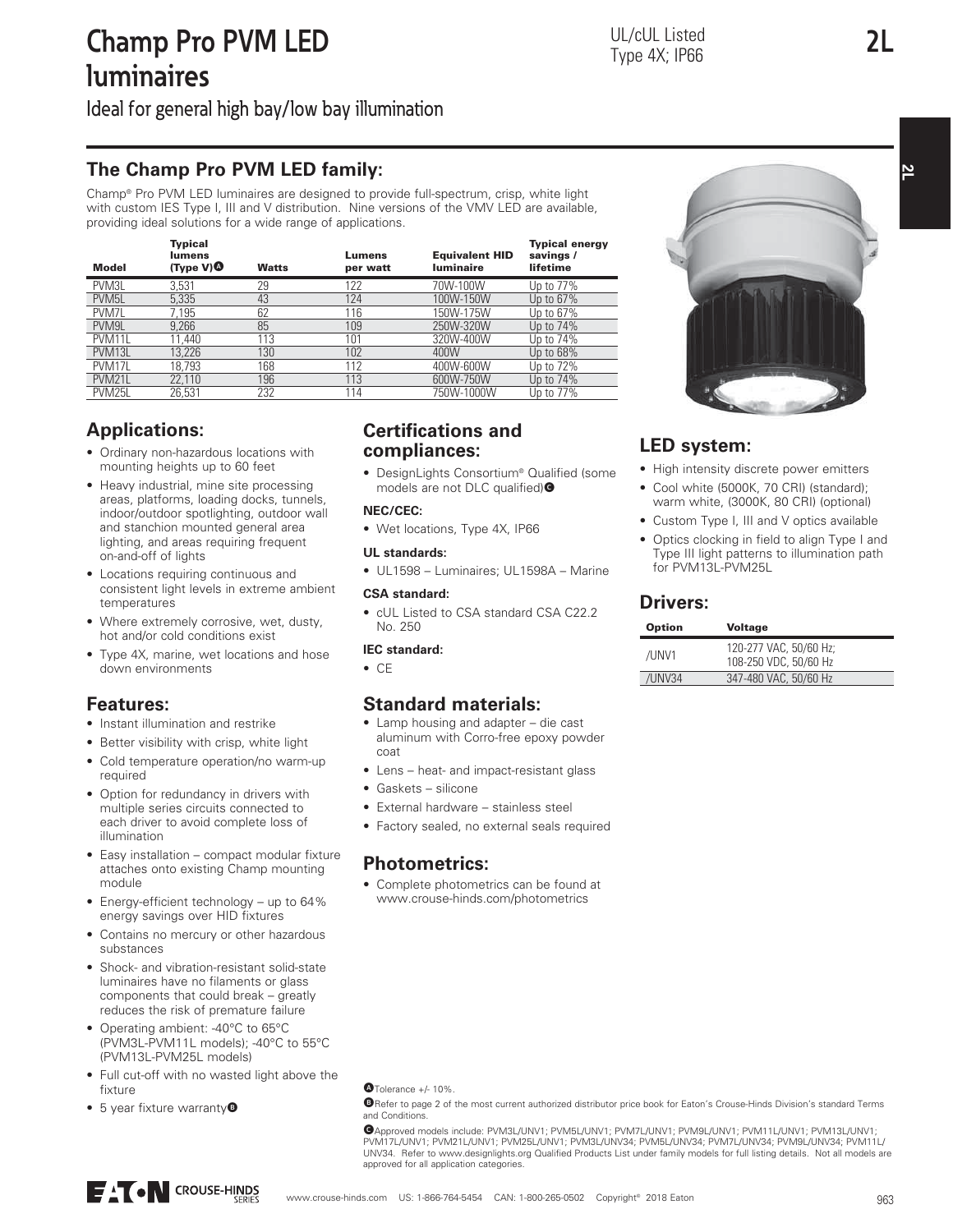# **Champ Pro PVM LED luminaires**

**2L**

Ideal for general high bay/low bay illumination

#### **2L Custom optics:**

Three optical options to maximize light distribution and intensity:

**TYPE III**

Ideal for:

patterns

spillover on the wall.



### **TYPE I**

Long and rectangular for hallways, walkways, loading docks, catwalks. Ideal for:

- Mining conveyor belts
- Aisleways and hallways



- Ramps and loading docks
- Tunnels with overhead mounts

# **Colored LED options:**

- Available in green and amber<sup>O</sup>
- Reduction in light pollution for night space observation and sky glow due to isolating blue wavelength in red and amber colors
- Wildlife-friendly
- Improves visibility for telescopes in observatories during night sky space exploration



|                                      | <b>PVM3L</b>  | <b>PVM5L</b>  | <b>PVM7L</b>  | <b>PVM9L</b>    | PVM <sub>11</sub> L | PVM <sub>13L</sub> | PVM <sub>17L</sub> | PVM <sub>21</sub> L | <b>PVM25L</b> |
|--------------------------------------|---------------|---------------|---------------|-----------------|---------------------|--------------------|--------------------|---------------------|---------------|
| Voltage range, VAC                   | 120-277       | 120-277       | 120-277       | 120-277         | 120-277             | 120-277            | 120-277            | 120-277             | 120-277       |
| Frequency                            | 50/60 Hz      | 50/60 Hz      | 50/60 Hz      | 50/60 Hz        | 50/60 Hz            | 50/60 Hz           | 50/60 Hz           | 50/60 Hz            | 50/60 Hz      |
| Input power (watts)                  | 29            | 43            |               | 85              | 113                 | 131                | 168                | 196                 | 232           |
| Input amps at 120-277 VAC            | $0.24 - 0.11$ | $0.35 - 0.16$ | $0.52 - 0.23$ | 0.71<br>$-0.31$ | $0.95 - 0.41$       | $1.08 - 0.48$      | $1.40 - 0.62$      | $1.64 - 0.73$       | $.94 - 0.87$  |
| Voltage range, VDC                   | 108-250       | 108-250       | 108-250       | 108-250         | 108-250             | 108-250            | 108-250            | 108-250             | 108-250       |
| Power factor                         | >0.90         | >0.90         | >0.90         | >0.90           | >0.90               | >0.90              | >0.90              | >0.90               | >0.90         |
| Total harmonic distortion (THD)      | $<$ 20%       | $<$ 20%       | $<$ 20%       | $<$ 20%         | $<$ 20%             | $<$ 20%            | $<$ 20%            | $<$ 20%             | $<$ 20%       |
| Nominal lumens (Type $V$ ) $\bullet$ | 3,531         | 5,335         | 7.195         | 9.266           | 11.440              | 13.226             | 18.793             | 22,110              | 26,531        |

Wall mount light distribution, minimizing

requiring 180° forward throw beam

• Narrow crosswalks or passages with wall mounted fixtures • Tunnels with wall mount • Wall or stanchion mount

## **Occupancy sensor (ordered separately):**

### **Description**

- ¾" NPT entry, 100-277 VAC ........................................**ORDC/UNV1** • M20 entry, 100-277 VAC ..........................................**ORDC20/UNV1**
- M25 entry, 100-277 VAC ..........................................**ORDC25/UNV1**





# **Occupancy sensor accessories (ordered separately):**

### **Description**

| • TECK non-armored cable (5 ft.) with TECK                      |
|-----------------------------------------------------------------|
| • Type P non-armored cable (5 ft.) with ADE-1F                  |
| • Metal-clad non-armored cable (5 ft.) with TMC                 |
| • SO cable (5 ft.) with ADE-1F glands $(34'')$ Cable Kit Ord 4  |
|                                                                 |
|                                                                 |
|                                                                 |
| • Remote control for programming sensor <b>REMOTE CONTROL 1</b> |
|                                                                 |

DCustom optics not available with colored LEDs. One model per color; see catalog numbering system on next page. ETolerance +/- 10%.



### **TYPE V**

Regular circular distribution pattern for high/low bay indoor and outdoor ceiling or pendant mount lighting.

Ideal for:

• Pendant, ceiling or stanchion mount overhead building mounts



**Cat. #**

• Processing mills, industrial plants, large buildings, warehouses, etc.



**Cat. #**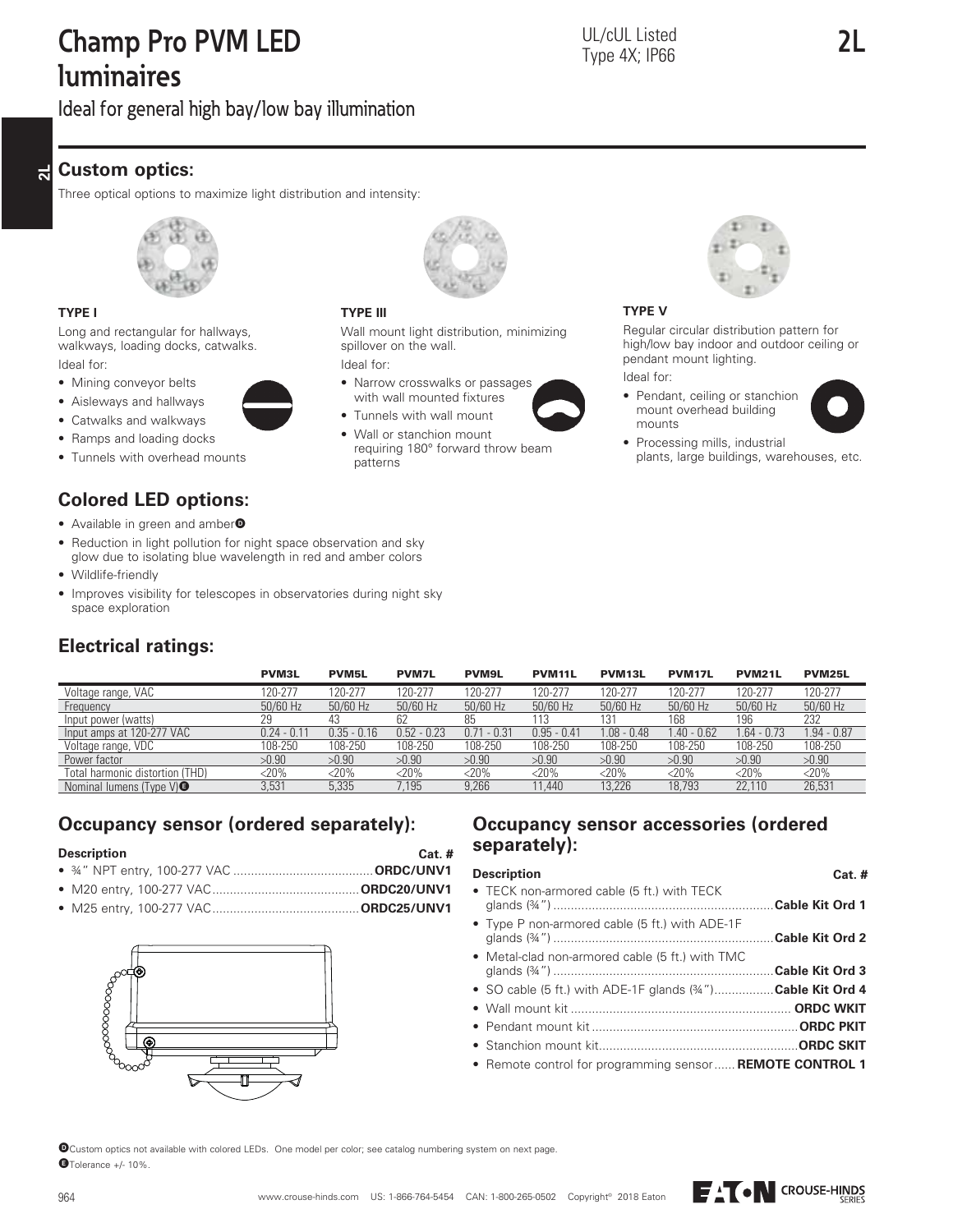# **Champ Pro PVM LED luminaires**

Ideal for general high bay/low bay illumination

**2** 



# **Accessories (ordered separately):**

### **Description**

- **Cat. #** • Photocell, 120V, 50/60 Hz ......................................................**D2S20**
- Photocell, 208-277V .......................................................**D2S208 277**
- Trunnion mount kit with pin ................................ **VMVL S812 K10**
- Wire guard with captive mounting hardware ......................... **P3001**
- Top hat adapter....................................................................**CHMM1** For retrofitting Appleton MercMaster III top hats to Champ Pro PVM Luminaires

**O**Custom optics not available with colored LEDs.

**G**For PVM3L-PVM11L only

**O**Order with ceiling mount only.

IAvailable for PVM5L and PVM7L only. Redundant driver standard on PVM9L-PVM25L models. 7L = 6,616 lumens with S892 suffix.